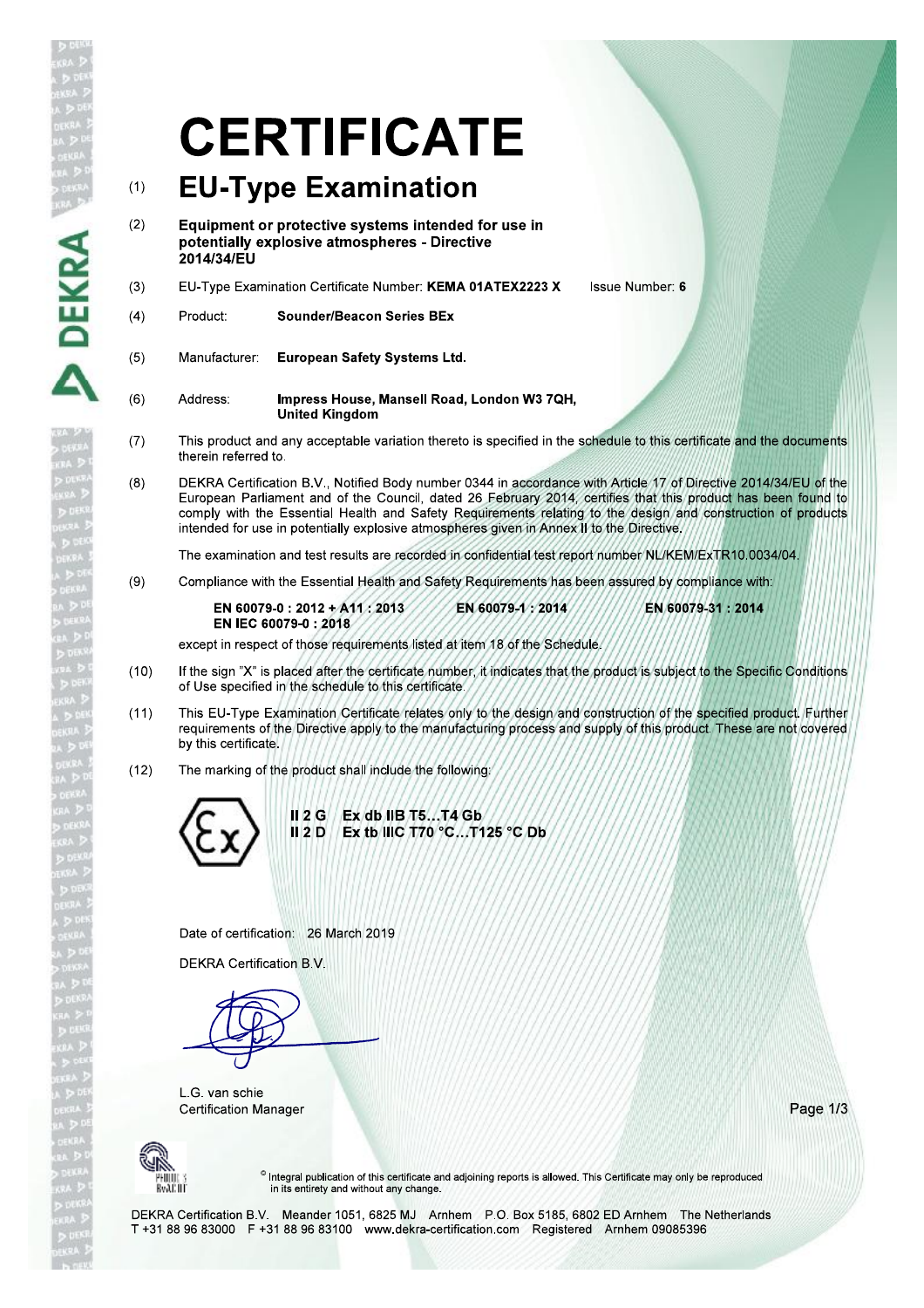

### **SCHEDULE**  $(13)$

### $(14)$ to EU-Type Examination Certificate KEMA 01ATEX2223 X

Issue No. 6

### **Description**  $(15)$

Sounder/Beacon Series BEx includes

Electronic Sounder/Beacons Types BExCS110-05D..., BExDCS110-05D..., Loudspeaker/Beacons Types BExCL15-05D..., BExDCL15-05D..., Apello/Beacons Types BExCA110-05D.... BExDCA110-05D.... Sontel/Beacons Types BExCTS110-05D..., BExDCTS110-05D... Vershoven Sounder/Beacons Types BExCTV110-05D..., BExDCTV110-05D..., Sounder/LED Beacons Types BExCS110-L1D..., BExDCS110-L1D... and Combined sounder/LED beacon Type BExCS110-L2D...,

housed in aluminium enclosures in type of protection flameproof enclosure "db" and dust ignition protection by enclosure "tb", are used to provide acoustic signals and visual warning signals.

All types can be provided with a smaller radial horn giving the suffix: -R to the type designation, e.g. BExCS110-05D-R.

The Beacons are provided with a glass dome.

LED Beacon Types BExCS110-L1D. BExDCS110-L1D and BExCS110-L2D are provided with a plastic dome cover. Other Beacons are optionally provided with a plastic dome cover indicated by the suffix -P to the type designation: e.g. BExCS110-05D-R-P.

The enclosure provides a degree of protection of IP66/IP67 per EN 60529.

For details about electrical and thermal data and marking see Annex 1 to this certificate.

## **Installation instructions**

The instructions provided with the product shall be followed in detail to assure safe operation.

### $(16)$ **Report Number**

No. NL/KEM/ExTR10.0034/04.

### $(17)$ **Specific conditions of use**

The enclosure may generate an ignition-capable level of electrostatic charges under certain extreme conditions. The user should ensure that the equipment is not installed in a location where it may be subjected to external conditions that might cause a build-up of electrostatic charges on non-conducting surfaces.

Flameproof joints are not intended to be repaired.

### $(18)$ **Essential Health and Safety Requirements**

Covered by the standards listed at item (9).

### $(19)$ **Test documentation**

As listed in Test Report No. NL/KEM/ExTR10.0034/04.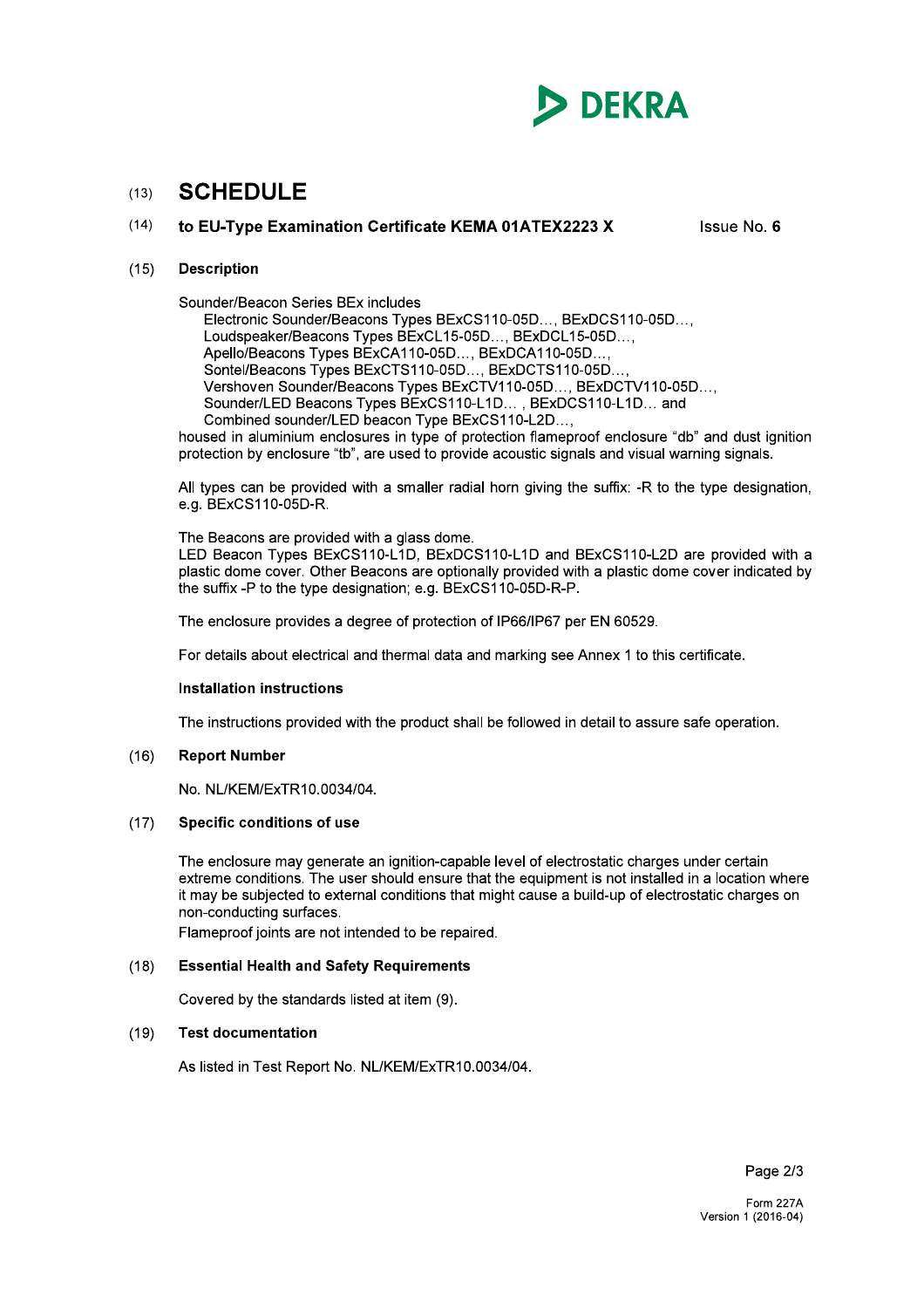

# (13) **SCHEDULE**

| (14) | to EU-Type Examination Certificate KEMA 01ATEX2223 X | <b>Issue No. 6</b> |  |                                                                                                                                                                                                                                                                                                                                                                                            |  |  |  |  |
|------|------------------------------------------------------|--------------------|--|--------------------------------------------------------------------------------------------------------------------------------------------------------------------------------------------------------------------------------------------------------------------------------------------------------------------------------------------------------------------------------------------|--|--|--|--|
| (20) | <b>Certificate history</b>                           |                    |  |                                                                                                                                                                                                                                                                                                                                                                                            |  |  |  |  |
|      | <b>Issue 1</b>                                       |                    |  | 201040800 Initial certificate                                                                                                                                                                                                                                                                                                                                                              |  |  |  |  |
|      | Addendum                                             |                    |  | 209011400 Increase of the ambient temperature to $+70$ °C for all types<br>Removal of the prismatic lens of the non-LED versions                                                                                                                                                                                                                                                           |  |  |  |  |
|      | <b>Issue 2</b>                                       |                    |  | - 213023400 Assessment in accordance with newer edition of standards:<br>EN 60079-0: 2006, EN 60079-1: 2007 EN 61241-0: 2006 and<br>EN 61241-1 : 2004                                                                                                                                                                                                                                      |  |  |  |  |
|      | Issue 3                                              |                    |  | - 214799900 Addition of Sounder/Beacons Types<br>Instruction manuals update<br>Drawing CD 2446-09 updates                                                                                                                                                                                                                                                                                  |  |  |  |  |
|      | <b>Issue 4</b>                                       |                    |  | 216791900 Assessment in accordance with newer edition of standards:<br>EN 60079-0: 2012 and EN 60079-31: 2014<br>Addition of a differently shaped, smaller horn, type designation with<br>additional -R<br>Addition of alternative materials for the horns of the Ex tb certified<br>Sounder/Beacons<br>Addition of the type with a plastic lens cap, type designation ending<br>with $-P$ |  |  |  |  |
|      | <b>Issue 5</b>                                       |                    |  | 510005000 Addition of Combined Sounder/LED Beacons,<br>Types BExCS110-L2D                                                                                                                                                                                                                                                                                                                  |  |  |  |  |
|      | Issue 6                                              |                    |  | 510023200 Assessment in accordance with newer edition of standards:<br>EN IEC 60079-0 : 2018 and EN 60079-1 : 2014                                                                                                                                                                                                                                                                         |  |  |  |  |

Page 3/3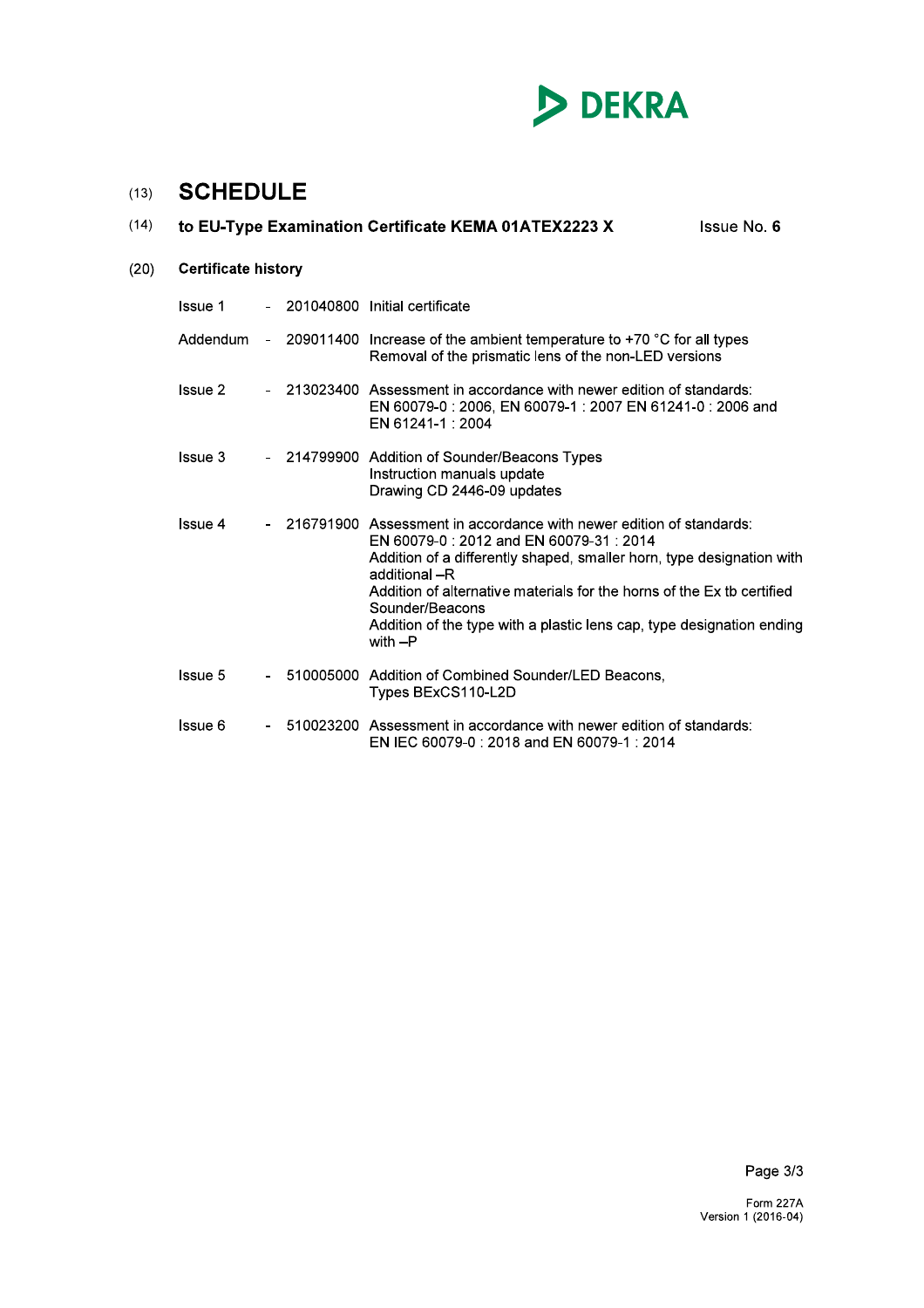

# **Annex 1 to: Certificate of Conformity IECEx KEM 10.0025X EU-Type Examination Certificate KEMA 01ATEX2223 X, issue 6 Report NL/KEM/ExTR10.0034/04**

# **Electrical data**

Electronic Sounder/Beacons Types BExCS110-05D and BExDCS110-05D:

| Supply voltage              | 12 Vdc | 24 Vdc | 48 Vdc | 115 Vac | 230 Vac |
|-----------------------------|--------|--------|--------|---------|---------|
| <b>Sounder Current [mA]</b> | 195    | 265    | 130    | 110     | 56      |
| <b>Beacon Current [mA]</b>  | 750    | 300    | 180    | 140     | 55      |

# Loudspeaker/Beacons Types BExCL15-05D and BExDCL15-05D:

| <b>Supply voltage</b>      | 12 Vdc | 24 Vdc | 48 Vdc | 115 Vac | 230 Vac |
|----------------------------|--------|--------|--------|---------|---------|
| <b>Beacon Current [mA]</b> | 750.   | 300    | 180    | 140     | 55      |

| Loudspeaker Type   | 100 V line | 8 Ohms | 16 Ohms | 70 V line |
|--------------------|------------|--------|---------|-----------|
| Supply voltage [V] | 100        | 10.95  | 15.49   |           |

# Apello/Beacons Types BExCA110-05D and BExDCA110-05D:

| <b>Supply voltage</b>      | 24 Vdc | 115 Vac | 230 Vac |
|----------------------------|--------|---------|---------|
| <b>Apello Current [mA]</b> | 480    | 90      | 45      |
| <b>Beacon Current [mA]</b> | 300    | 140     | 55      |

# Sontel/Beacons Types BExCTS110-05D and BExDCTS110-05D:

| Supply voltage              | $12$ Vdc | 24 Vdc | 48 Vdc | 115 Vac | 230 Vac |
|-----------------------------|----------|--------|--------|---------|---------|
| <b>Sounder Current [mA]</b> | 195      | 265    | 130    | 110     | 56      |
| <b>Beacon Current [mA]</b>  | 750      | 300    | 180    | 140     | 55      |

Vershoven Sounder/Beacons Types BExCTV110-05D and BExDCTV110-05D:

| <b>Supply voltage</b>       | 12 Vdc | 24 Vdc | 48 Vdc | 115 Vac | 230 Vac |
|-----------------------------|--------|--------|--------|---------|---------|
| <b>Sounder Current [mA]</b> | 195    | 265    | 130    | 110     | 56      |
| <b>Beacon Current [mA]</b>  | 750    | 300    | 180    | 140     | 55      |

Sounder/LED Beacons Types BExCS110-L1D and BExDCS110-L1D:

| <b>Supply voltage</b>       | 12 Vdc | 24 Vdc | 48 Vdc | 115 Vac | 230 Vac |
|-----------------------------|--------|--------|--------|---------|---------|
| <b>Sounder Current [mA]</b> | 195    | 265    | 130    | 110     | 56      |
| <b>Beacon Current [mA]</b>  | 760    | 400    | 210    | 135     | 65      |

# Combined sounder/ LED beacon Type BExCS110-L2D:

| <b>Supply voltage</b>              | 24 Vdc    | 48 Vdc    | 115 Vac       | 230 Vac     |
|------------------------------------|-----------|-----------|---------------|-------------|
| Voltage range                      | 18-30 Vdc | 36-54 Vdc | 103.5-126 Vac | 207-253 Vac |
| <b>Sounder/Beacon Current [mA]</b> | 503       | 260       | 174           | 95          |